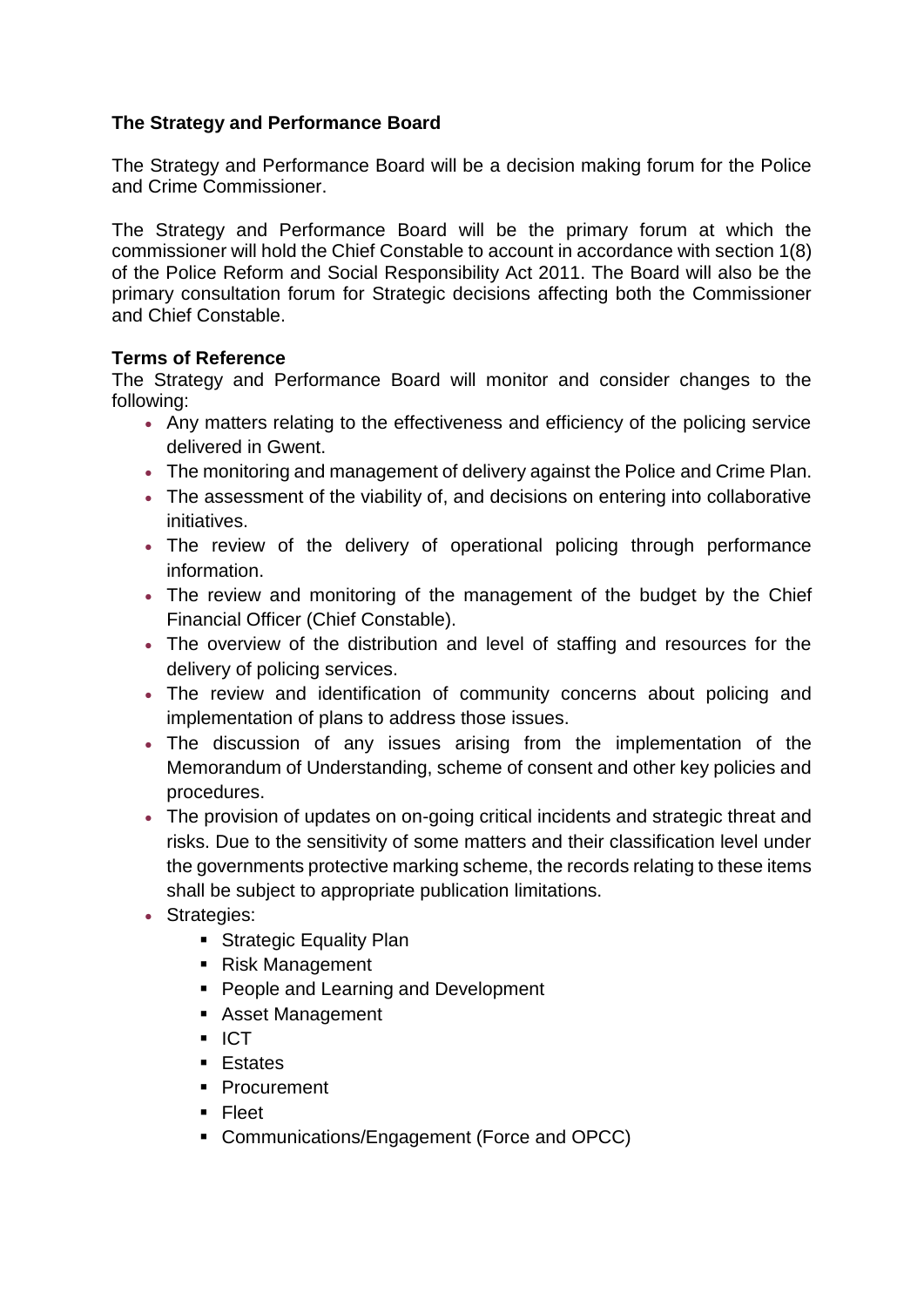## **Frequency of Meetings**

The Strategy and Performance Board shall meet at least four times per year. The frequency of meetings will be subject to review by the members of the board. Meetings may be open for the public to attend.

## **Extraordinary Meetings**

Extraordinary meetings of the Board may be called in order to address urgent matters, which may include critical incident briefings. Records from extraordinary meetings shall be kept in accordance with those for ordinary meetings.

### **Membership**

The Membership of the Board shall comprise of:

- Police and Crime Commissioner:
- Deputy Police and Crime Commissioner:
- Chief Constable:
- Chief Executive of the Office of the Police and Crime Commissioner ;
- Chief Finance Officer of the Office of the Police and Crime Commissioner;

and supported by the Office of the Police and Crime Commissioner Governance Officer who is responsible for the administration of the Board.

Both the Police and Crime Commissioner and the Chief Constable may invite other attendees at their discretion to provide professional advice to the Board.

### **Quorum**

If the Chief Constable or the Police and Crime Commissioner are not available, then the meeting will be reconvened, if possible.

### **Maintenance of records**

The Office of the Police and Crime Commissioner shall be responsible for the maintenance of records relating to the Strategy and Performance Board, which includes the management and publication of minutes and the compilation of meeting agendas and papers. The single point of contact for the Chief Constable is his Staff Officer who shall be responsible for communicating actions and decisions to relevant staff in the Force.

### **Meeting agendas**

Meeting agendas shall be distributed 3 working days in advance of the meetings of the Strategy and Performance Board unless urgent items are received or awaited by the Office of the Police and Crime Commissioner. Urgent or late reports will need to be approved by the Chief Executive before inclusion for consideration by the Board. Quality Assurance of reports will be via the Chief Executive and other officers from the Office of the Police and Crime Commissioner. Agendas will generally cover the following key areas: People, Performance, Finance, Consultation, Staying Ahead (the Force change management programme) and Risk. A forward work programme is in place to ensure that the meetings are effective and focus on matters at appropriate intervals throughout the year.